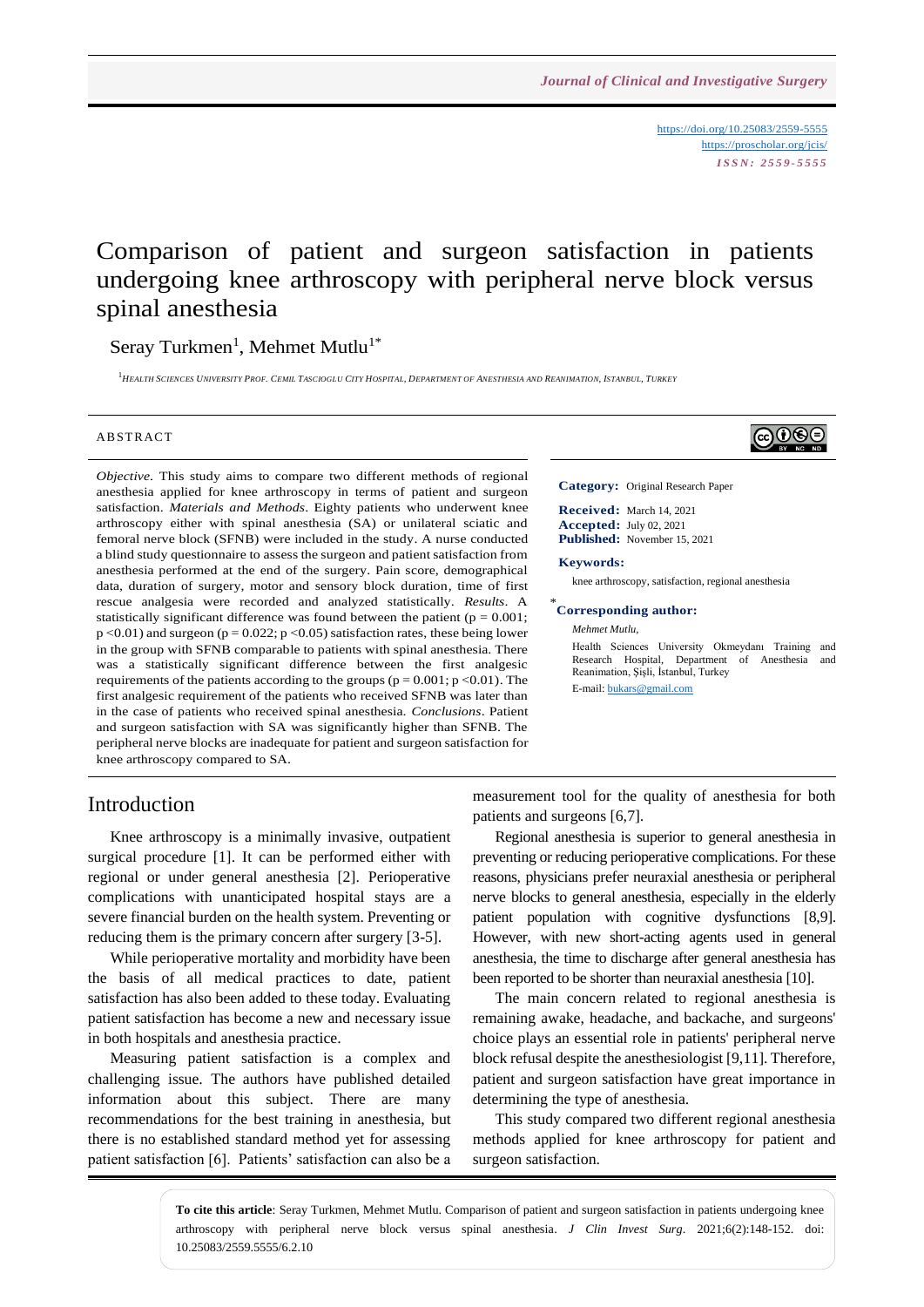#### Materials and Methods

After the ethics committee's approval (Decision no: 598, Date: February 14, 2017), and informed consent of the patient, this prospective observational study was conducted over a year from May 1, 2018, to May 1, 19, at the Anesthesiology and Reanimation Department of the Okmeydanı Training and Research Hospital. We enrolled eighty patients, aged between 18-70, with ASA I, II, and III, who underwent unilateral knee arthroscopy under either spinal anesthesia (SA) or unilateral sciatic and femoral nerve block (SFNB) and conducted the study under two groups.

Patients with pre-existing neurological deficit or disorder, bleeding diathesis, a history of hypersensitivity to local anesthetics (LA), psychiatric illness, mental retardation, and switched from regional anesthesia to general anesthesia were excluded from the study.

Eighty patients who underwent knee arthroscopy either with SA or SFNB consecutively were registered into one of the study groups in the post-anesthesia care unit (PACU) by an anesthesiologist blind to the study. There were 40 patients in each group. At the end of the surgery, the nurse conducted a blind questionnaire of study to assess the surgeon and patient satisfaction from anesthesia performed, which was the first endpoint of this study. An anesthesiologist performed a blind evaluation of the study regarding the patient satisfaction, with 4-point scale (1: excellent; no pain or discomfort, 2: good; mild pain and discomfort that does not require analgesia or sedation, 3: moderate; pain or discomfort tolerable with additional analgesic or sedation, 4: bad; not tolerable even with narcotic pain killers or sedation). The surgeon's satisfaction was assessed with the 3-point scale (1: good, 2: sufficient, 3: unfavorable). Pain score was set using the visual analog scale (VAS) over 10 (10 means the most severe pain and 0 indicates the absence of pain), at 10th minutes, 30th minutes, and 2nd, 6th, 12th, and 24th-hours postoperatively which was the second endpoint of the study. Demographical data, duration of surgery, duration of motor and sensory block, time of first rescue analgesia, and complications were also recorded and analyzed statistically.

Fifty percent of the patients in the study were allocated (n:40) in the SA group and received SA. SA, performed with 25 G spinal needles (EGEMEN, 25GX90mm, Quinke Grinded Spinal Anesthesia Needle, Izmir, Turkey) and 4 ml 0.5% hyperbaric bupivacaine in a sitting position with the median approach at the level of L3-L4.

The other half of the patients in the study (n:40) were in the SFNB group. The unilateral SFNB was performed under ultrasound guidance using a peripheric nerve stimulator with 150-mm needles (Stimuplex® Ultra 360® 20 Ga. X 6 inch (150 mm) 30° Beveled and Insulated Echogenic Needle with Extension Set) and ultrasound (Mindray Mobile Trolley M5 UMT-200) and linear probes (PL1E-30-43-611 MODEL:7L4s probe) with in-plane technique. For ultrasound-guided sciatic and femoral nerve block, patients received 20 mL of 0.25% bupivacaine (50 mg) and 20 mL of 2% prilocaine (200 mg).

#### *Statistical Analysis*

NCSS (Number Cruncher Statistical System) program was used for statistical analysis. Descriptive statistical methods (mean, standard deviation, median, frequency, ratio, minimum, maximum) were used while evaluating the study data. The suitability of quantitative data to normal distribution was tested by Kolmogorov-Smirnov, Shapiro-Wilk test, and graphical evaluations. Student t-Test was used for two-group comparisons of quantitative data with normal distribution. The Mann-Whitney U test was used for two-group comparisons of data that did not show normal distribution. Pearson's Chi-Square test was used to compare qualitative data. Significance was assessed at least at the  $p < 0.05$  level.

#### Results

We matched the groups for age, sex, BMI, surgery duration, motor, and sensory block duration, time of first rescue analgesia, patient and surgeon satisfaction (Table 1), and pain score levels (Table 2).

|                                             |                | $SFNB$ (n=40)     | $SA(n=40)$        | <i>p</i> -value |
|---------------------------------------------|----------------|-------------------|-------------------|-----------------|
| Age (years)                                 | $Mean \pm SD$  | $41,33 \pm 14,79$ | $46,25 \pm 11,84$ | $^{a}0,104$     |
| Gender; $n(\%)$                             | Female         | 9(22,5)           | 17(42,5)          | $b_{0.056}$     |
|                                             | <b>Male</b>    | 31(77,5)          | 23(57,5)          |                 |
| $BMI$ (kg/m <sup>2</sup> )                  | $Mean \pm SD$  | $25,92\pm2,93$    | $25,37\pm2,72$    | $^{a}0,345$     |
| <b>Surgery Duration (minutes)</b>           | $Mean \pm SD$  | $62,15\pm19,26$   | $62,40\pm22,71$   | $^{c}0,954$     |
| <b>Time For Rescue Analgesia (hours)</b>    | $Mean \pm SD$  | $9,33\pm4,57$     | $6,43\pm1,89$     | $^{c}0.001**$   |
| <b>Motor Block Duration (Hours)</b>         | $Mean \pm SD$  | $13,68 \pm 2,36$  | $1,15\pm0,36$     | $0.001**$       |
| <b>Sensorial Block Duration (hours)</b>     | $Mean \pm SD$  | $28,98\pm2,95$    | $3,65\pm0.92$     | $^{c}0.001**$   |
| <b>Patient's Satisfaction;</b> <i>n</i> (%) | Yes            | 13(32,5)          | 37(92,5)          | $b_{0,001**}$   |
|                                             | N <sub>0</sub> | 27(67,5)          | 3(7,5)            |                 |
| <b>Surgeron's Satisfaction;</b> $n$ (%)     | Yes            | 25(62,5)          | 34(85,0)          | $b_{0.022*}$    |
|                                             | N <sub>0</sub> | 15(37,5)          | 6(15,0)           |                 |

149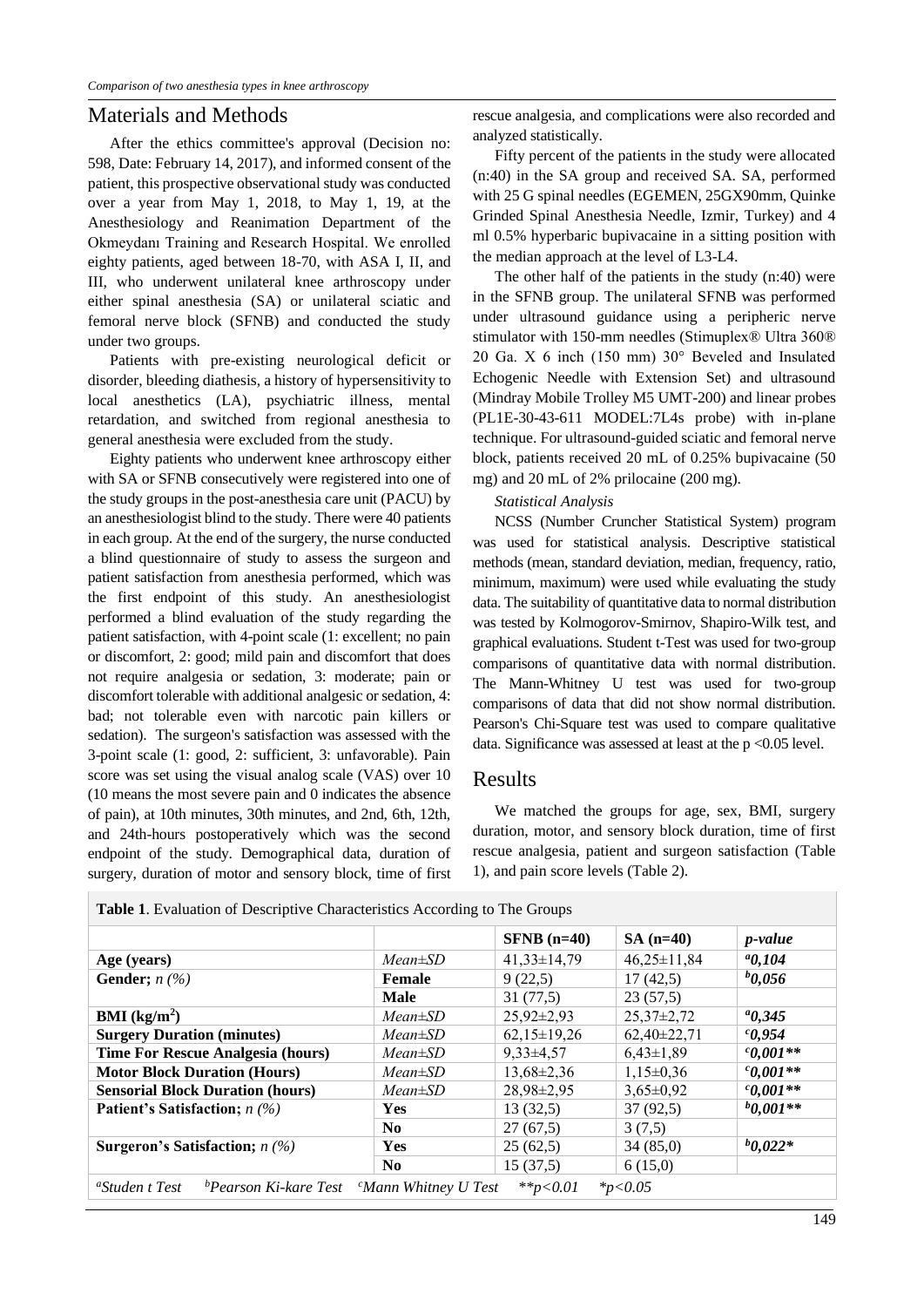|        | <b>Table 2.</b> Evaluation of Pain Score Levels According to |  |  |  |
|--------|--------------------------------------------------------------|--|--|--|
| Groups |                                                              |  |  |  |

| VAS<br><b>Score</b> | $SFNB$ (n=40)<br>$Mean \pm SD$ | $SA(n=40)$<br>$Mean \pm SD$ | P             |
|---------------------|--------------------------------|-----------------------------|---------------|
| 10th min.           | 0                              | $_{0}$                      |               |
| 30th min.           | $_{0}$                         | 0                           |               |
| 2nd-hour            | $0.05 \pm 0.32$                | $0,30\pm0,69$               | $^{c}0,015*$  |
| 6th-hour            | $2,33\pm1,46$                  | $5,33\pm0,97$               | $^{c}0.001**$ |
| 12th-hour           | $5,00\pm2,03$                  | $4,75 \pm 1,28$             | $^{c}0,042*$  |
| 24th-hour           | $1,83\pm1,45$                  | $2,45\pm1,20$               | $^{c}0,032*$  |
|                     | ${}^c$ Mann Whitney U Test     | **p<0.01                    | $*_{p<0.05}$  |
|                     |                                |                             |               |

According to the groups, the age and gender distribution of the cases do not show a statistically significant difference (Table 1,  $p$  > 0.05). There is no statistically significant difference in the duration of surgery between the groups (Table 1,  $p > 0.05$ ). There was a statistically significant difference between the first analgesic requirements of the patients according to the groups ( $p = 0.001$ ;  $p \le 0.01$ ); The first analgesic requirement of the patients who received SFNB was later than the patients who received spinal anesthesia (Table 1).

We found a statistically significant difference between the duration of the motor and sensory block of the cases according to the groups ( $p = 0.001$ ;  $p < 0.01$ ). The duration of motor and sensory block in patients with SFNB is longer than cases with spinal anesthesia (Table 1).

A statistically significant difference was found between the patient ( $p = 0.001$ ;  $p < 0.01$ ) and surgeon ( $p = 0.022$ ; p  $\langle 0.05 \rangle$  satisfaction rates of the cases according to the groups. Patient and surgeon satisfaction rates in patients with SFNB are lower than patients with spinal anesthesia (Table 1).

A statistically significant difference was found between the 2nd (p = 0.015; p < 0.05), 6th (p = 0.001; p < 0.01), 12th  $(p = 0.042; p < 0.05)$  and 24th-hour  $(p = 0.032; p < 0.05)$ VAS scores of the cases according to the groups. The 2nd, 6th, and 24th-hour VAS scores of patients who underwent SFNB were lower than those who received spinal anesthesia. The 12th-hour VAS scores of patients who underwent SFNB were higher than those who received spinal anesthesia (Table 2). There was no complication noted during the study related to the regional anesthesia performed.

#### Discussion

This study evaluated patient and surgeon satisfaction, which was our first endpoint after surgery in patients who underwent unilateral knee arthroscopy with SA or SFNB. Statistical analysis of the data showed us that; unilateral knee arthroscopy with SA is associated with higher patient and surgeon satisfaction than SFNB. Patient satisfaction

150

can also be used as an indicator of the quality of anesthesia care [7]. When SFNB is applied with a nerve stimulator under ultrasonography, the risk of complications is almost nonexistent. However, when compared to SA, the fact that SFNB is not a practical, easy-to-apply method such as SA that does not require equipment is not sufficient for patient and surgeon satisfaction.

Nerve block requires interventions from multiple and different anatomical regions, which is difficult to accept for patients. Requiring patient cooperation prevents it from being performed under sedation. The results of this study also support them. However, in this study, it was observed that SFNB provided more effective and longer postoperative analgesia compared to SA, and the additional analgesic requirement was later and less. Unlike patients who underwent SA, the absence of complications related to central blocks in patients with SFNB is another advantage. Therefore, SFNB is a more effective and reliable method in postoperative analgesia after knee arthroscopy.

Postoperative pain and mobilization have special importance for women who gave birth due to their responsibility for their newborn and to decrease thrombosis risk, which was increased with pregnancy. As a previously published study has shown, individual and adequate pain management is needed for women who have a cesarean delivery, as high pain levels interfere with early baby care and breastfeeding [9]. This is a well-known topic, and guidelines have some recommendations for postoperative care of women who give birth by cesarean section based on evidence, such as early and sufficient nutrition, early mobilization, prevention of thromboembolism, and glycemic control [10]. As postoperative pain control and comfort, be of particular importance for these issues, various anesthesia and analgesia modalities have been evaluated and compared. First of all, general and regional anesthesia were evaluated in a Cochrane review, and no evidence was shown that regional is superior to general anesthesia-related to the main maternal or neonatal outcomes [11].

Following the Cochrane review, further research was undertaken to investigate maternal-fetal outcome following general or regional anesthesia, one of these studies showed that the group undergoing general anesthesia was associated with greater maternal blood loss and a greater proportion of newborns with a 5-minute Apgar score <7 cesarean sections according to the spinal group during. Postpartum pain control and quality of life were also compared between the two types of anesthesia, and it was shown that compared to general anesthesia, neuraxial anesthesia is the preferred techniques such as spinal or epidural for cesarean they also provide effective pain control, mobility, and quick return to daily activities for new mothers and improves their quality of life [12].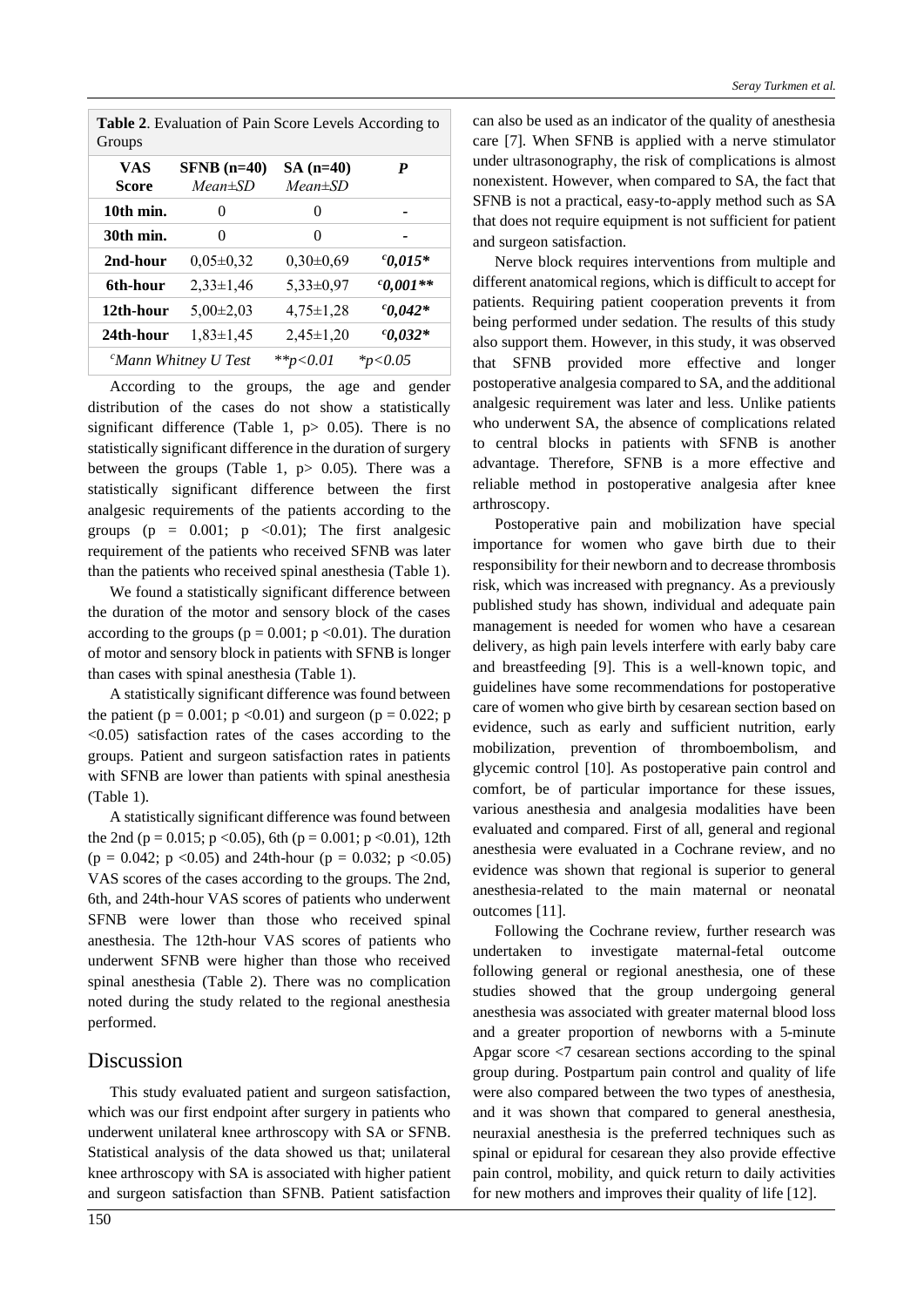Different regional anesthesia modalities such as epidural and spinal anesthesia were compared for postpartum pain control, it was observed that postoperative epidural ropivacaine use in pregnant women undergoing elective cesarean section was similar to patient-controlled epidural analgesia after spinal and epidural anesthesia. However, spinal anesthesia is accompanied by less postoperative pain, additional analgesic use, and side effects. Other interventions were introduced to control post-cesarean postpartum pain, one of which was suggested to be intravenous acetaminophen. The study revealed that the preoperative use of acetaminophen at an intravenous dose of 1 g did not reduce postoperative opioid drug doses or milligram equivalents of morphine, and did not decrease post caring period of stay. Postoperative pain after cesarean section affects early and late functional recovery. It is not easy to predict patients who are at risk for severe post-cesarean pain and the only way to improve postoperative pain management after cesarean section is to educate all involved individuals in this period. For this reason, further interventions have been introduced to obtain optimal results, two postpartum pain control modalities were proposed to be quadratus lumborum and transversus abdominis blocks. In a study, 76 women received either a quadratus lumborum block or a transversus abdominis plane block for postoperative pain relief. According to the results of the study, TAP block was less effective than QLB in reducing morphine demand and consumption. In another study, the importance of effective postoperative analgesia after the cesarean section was emphasized and it was recommended to provide early ambulation and facilitate breastfeeding. In another study, QLB was added to multimodal analgesia for postoperative pain after cesarean section in 50 patients. Patients in the QLB group revealed decreased morphine demand than control but there was a statistically significant difference in pain scores [13].

There are three meta-analyses published update including studies on postoperative quadratus lumborum block for post cesarean analgesia with a different conclusion, the one including 12 trials with the cumulative intravenous morphine equivalent consumption at 24 has a primary outcome, the meta-analysis showed us that intrathecal morphine, eliminates the benefits either of the TAP block or QLB for postoperative analgesia after cesarean section. TAP block also decreased nausea and vomiting incidence and the need for sedation with intrathecal morphine than controls, similar results have been shown in a recently published meta-analysis, and as we mentioned above, a previous meta-analysis involving seven studies showed a reduced opioid requirement of the quadratus lumborum block at cesarean section and may have 24-hour analgesic effects [9-11].

All these meta-analyses reported the results of trials on conventional quadratus lumborum block in cesarean delivery, our study is the first study on intraoperative QLB performed intraoperatively by the obstetrician to evaluate postoperative pain control after cesarean section, while the major drawback of this study is the lack of patient randomization for interventions to overcome this, participants were allocated consecutively into the groups.

In our study, a statistically significant difference was found between the patient ( $p = 0.001$ ;  $p < 0.01$ ) and surgeon  $(p = 0.022; p < 0.05)$  satisfaction rates, these being lower in the group with SFNB comparable to patients with spinal anesthesia. There was a statistically significant difference between the first analgesic requirements of the patients according to the groups ( $p = 0.001$ ;  $p \lt 0.01$ ). The first analgesic requirement of the patients who received SFNB was later than in the case of patients who received spinal anesthesia. The peripheral nerve blocks are inadequate for patient and surgeon satisfaction for knee arthroscopy compared to SA [14,15].

#### Conclusions

The SFNB is inadequate for patient and surgeon satisfaction compared to SA. Peripheral nerve blocks require intervention from multiple and different anatomical regions, which remains a significant concern for patients and limits its effectiveness.

#### Conflict of interest disclosure

There are no known conflicts of interest in the publication of this article. The manuscript was read and approved by all authors.

## Compliance with ethical standards

Any aspect of the work covered in this manuscript has been conducted with the ethical approval of all relevant bodies and that such approvals are acknowledged within the manuscript. Ethics Committee approval for the study was obtained from the Ethics Committee Of Okmeydanı Training And Research Hospital (Decision no: 598, Date: February 14, 2017). Informed consent was obtained from parents of all patients included in the study.

#### Authors Contribution

ST: contributed to the acquisition of data, drafting the manuscript, and critical revision.

MM: contributed to the study design, interpretation of data, drafting of the manuscript.

#### References

1. Lubowitz JH, Appleby D. Cost-effectiveness analysis of the most common orthopaedic surgery procedures: knee arthroscopy and knee anterior cruciate ligament reconstruction. *Arthroscopy*. 2011 Oct;27(10):1317- 22. doi: 10.1016/j.arthro.2011.06.001